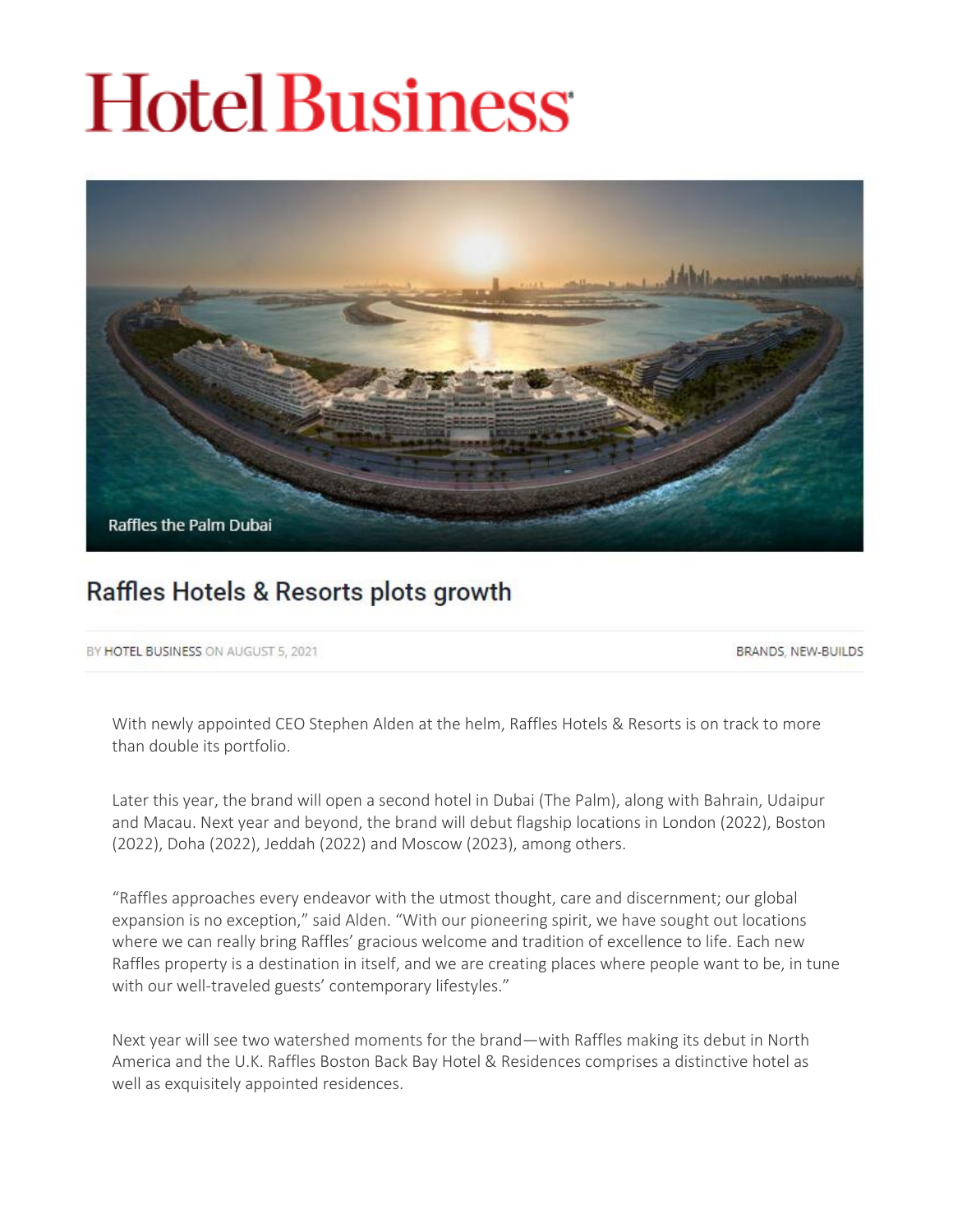Raffles London at The OWO and The OWO Residences by Raffles will be located within the Old War Office building, an architectural masterpiece originally completed in 1906.

#### 2021 openings

# Raffles the Palm, Dubai

Raffles the Palm Dubai is set to open its doors in Q4 of 2021. This will be the first Raffles resort on the Palm Jumeirah—a man-made island and archipelago. Raffles the Palm Dubai, located on the West Crescent, will have 389 rooms, suites and villas, each with a balcony and sea-view terrace, and offer eight bar and restaurant concepts.

# Raffles Al Areen Palace, Bahrain

A serene sanctuary known as 'the island of a million palm trees,' Raffles Al Areen Palace is located near the island's protected wildlife park and reserve—home to a wide range of exotic animals and desert plants. The 78 one- and two-bedroom pool villas will feature living and dining areas, an intimate office and master bedrooms with ensuite bathrooms.

# Raffles Udaipur, India

Bringing this new-build site to life on a 21-acre private island in Udai Sagar Lake, the palatial Raffles Udaipur will have 101 rooms, each with a private pool.

# Raffles at Galaxy Macau

Raffles at Galaxy Macau will be situated within an architectural landmark featuring a glass airbridge that connects the two towers on every floor. Each of the 450 suites draws inspiration from a modern palazzo, with curated artworks and some featuring private pools and gardens.

# 2022 openings and beyond

# Raffles London at The OWO, UK

Raffles London at The OWO will be the capital's first Raffles property and in a storied building that served as Winston Churchill's base during the Second World War and was the birthplace of Ian Fleming's James Bond. Many original architectural details have been preserved while also allowing room for updated design elements. Comprising 125 rooms and suites, 85 residences, a collection of nine restaurants and bars and a spa, the hotel and residences, it is set to be completed in 2022 and will open to the public for the first time in more than a century.

#### Raffles Boston Back Bay Hotel & Residences

Raffles Boston will be the brand's first mixed-use North American venture, featuring both a hotel and private residences. The 35-story building will be a new landmark in Boston's skyline, with 146 residences, 147 guestrooms and six restaurant and bar venues, including a sky bar and speakeasy. The three-story sky lobby, the first of its kind in Boston, will be the centerpiece of the property, complete with a grand staircase spanning the 17th, 18th and 19th floors.

#### Raffles Doha, Qatar

A cultural tribute to Qatar's heritage, the Iconic Towers in Lusail, a representation of Qatar's national